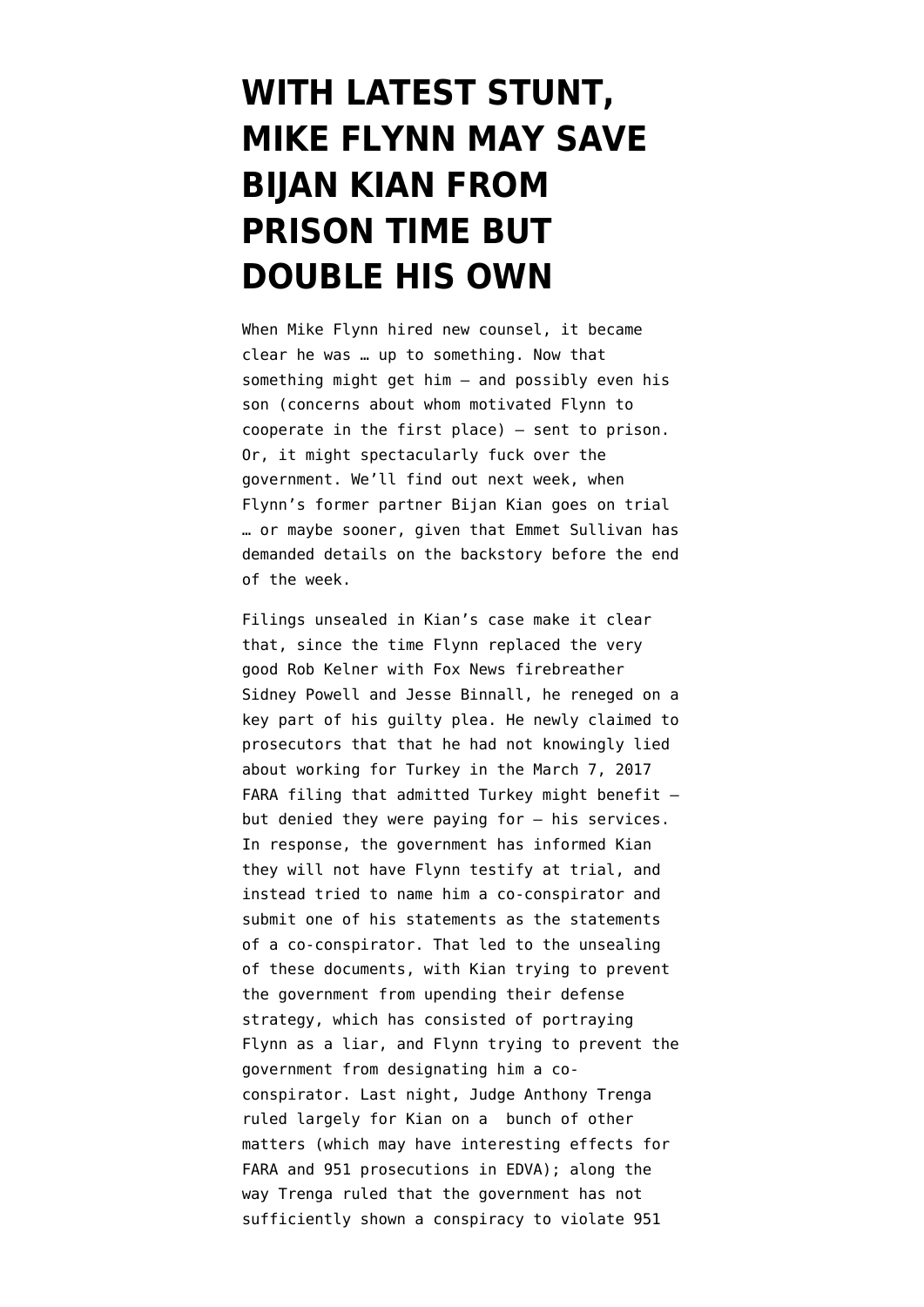such that they can enter Akim Alptekin's statements as a co-conspirator. That will also prevent them–at least as of now–from entering one exhibit involving Flynn as the statement of a co-conspirator, unless and until they submit enough evidence at trial to lay out such a conspiracy (though that exhibit will be admissible under other standards). Naming Flynn a co-conspirator might make it easier to prove a conspiracy, but they're not there yet.

To be sure, Kian (who like Flynn hired really good lawyers but unlike Flynn did what they told him and also didn't fire them) already stood a good chance of prevailing at trial, because Trenga [is really skeptical](https://www.politico.com/blogs/under-the-radar/2019/06/28/bijan-kian-michael-flynn-1390390) of the way the government charged this, including their initial decision not to treat Flynn himself as a coconspirator. But the chaos Flynn has caused by reneging on his testimony may be the final straw that sinks the government's case.

All that said, Flynn's decision to renege on his testimony may have short-circuited a plan to challenge his guilty plea down the road. That's because Emmet Sullivan has ordered the parties to immediately explain how the government's decision not to have Flynn testify will affect his sentencing, which had been delayed exclusively for that purpose.

MINUTE ORDER as to MICHAEL T. FLYNN. On June 24, 2019, defense counsel represented to the Court that Mr. Flynn was scheduled to testify at the trial in the United States District Court for the Eastern District of Virginia before ionorable Anthony J. Trenga. See Hr'g Tr. (June 24, 2019), ECF No. 94 at 5:18-25; 6:1-11. On July 9, 2019, Judge Trenga issued an Order unsealing certain court records, see Order, United States v. Rafiekian, Criminal Action No. 18-457 (E.D. Va. July 9, 2019), ECF No. 279 at 1-2, including the following: (1) the government's "Notice of Correction to the Record," (2) Mr. Flynn's "Memorandum Opposing Coconspirator Designation of Non-Party Witness Michael T.<br>Flynn;" and (3) Mr. Bijan Rafiekian's "Memorandum Regarding Notice of Correction to the Record." See Attachment The government is ORDERED to file a submission to this Court by no later than 5:00 PM on July 10, 2019, explaining how the unsealed records in United States v. Rafiekian will impact the proceedings before this Court. Mr. Flynn is ORDERED to file his response to the government's submission by no later than 5:00 PM on July 11, 2019. The Court will not extend these filing deadlines. Signed by Judge Emmet G. Sullivan on 7/9/2019. (Icegs3)

Flynn's [motion](https://www.courtlistener.com/recap/gov.uscourts.vaed.400989/gov.uscourts.vaed.400989.270.0.pdf) objecting to being named a coconspirator is what you'd expect from a firebreather. It makes a lot of allegations about Flynn being pressured to plead the way he did and invokes David Laufman, whom the frothy right has [inserted](https://twitchy.com/brettt-3136/2018/02/08/hugh-hewitt-explains-why-top-doj-chiefs-sudden-resignation-is-a-big-deal/) into some of their hoaxes, to suggest that it was improper for DOJ to insist that the National Security Advisor disclose that he had been on Turkey's payroll while ostensibly serving as Trump's top national security advisor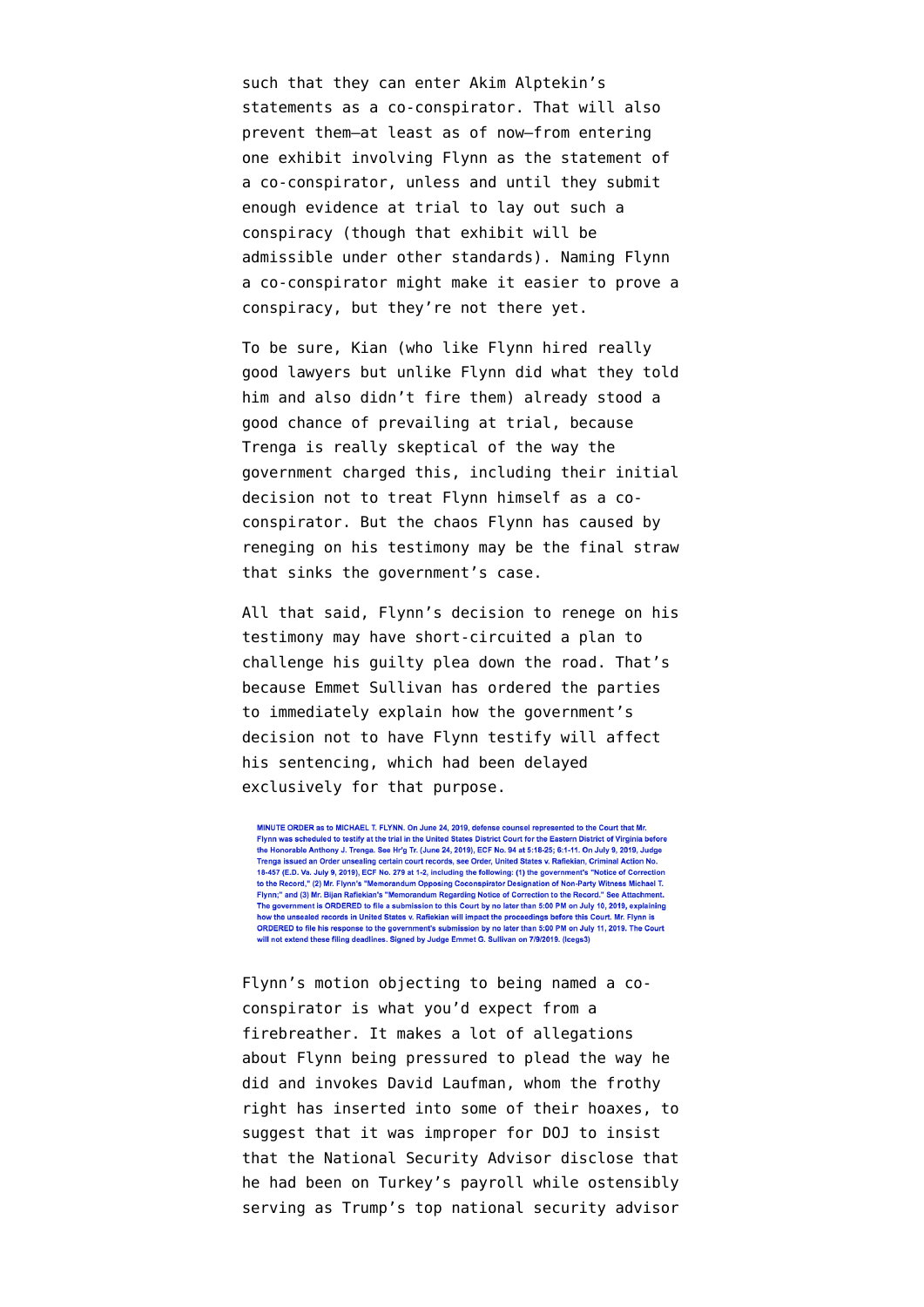during the campaign.

A key part of this strategy appears to be to review Kelner's prior work, and blame him for the decisions already made.

This really fucks over Kelner, who in December was on the verge of getting his client no prison time before Flynn [decided to use](https://www.emptywheel.net/2018/12/17/mike-flynn-steps-in-it-in-a-bid-to-feed-the-frothy-right-he-leads-to-damning-new-details-showing-he-lied-to-protect-trump/) his sentencing as an opportunity to discredit the prosecution of him for acting as an unregistered foreign agent while getting Top Secret briefings, and who might still have saved him from prison time had he simply testified in the Kian trial as planned. Kelner will be unable to rebut some of the claims Powell is making, because Flynn gets to decide what privilege to waive, not Kelner. Flynn has probably not even paid Kelner due recompense for that work! Note, too, how Kelner [is exposed by Flynn's own lies.](https://www.emptywheel.net/2018/12/19/rob-kelner-the-guy-who-signed-flynns-fara-filings-continued-to-be-insubordinate-in-yesterdays-hearing/)

All that said, the case Flynn's lawyers are making is  $-$  typical of the frothy right  $-$  better suited for seeding more conspiracies than winning a legal argument. First, they overstate the assurances the government made that Flynn had no danger of being described as a coconspirator in this case.

The transcript all sides are relying on — the [June 13 statement](https://www.courtlistener.com/recap/gov.uscourts.vaed.400989/gov.uscourts.vaed.400989.261.0.pdf) the government tried to correct — does not deny that Flynn was part of the conspiracy, just states that the government won't label him as such.

> THE COURT: Let me ask you this. It's not in the indictment. Is the government alleging that Mr. Flynn was part of this conspiracy?

MR. GILLIS: We are not, Your Honor.

THE COURT: Right. So you're not presenting any statements by him, any testimony – there would be no evidence from him as to the existence of the conspiracy?

MR. GILLIS: Well, Your Honor – no. Your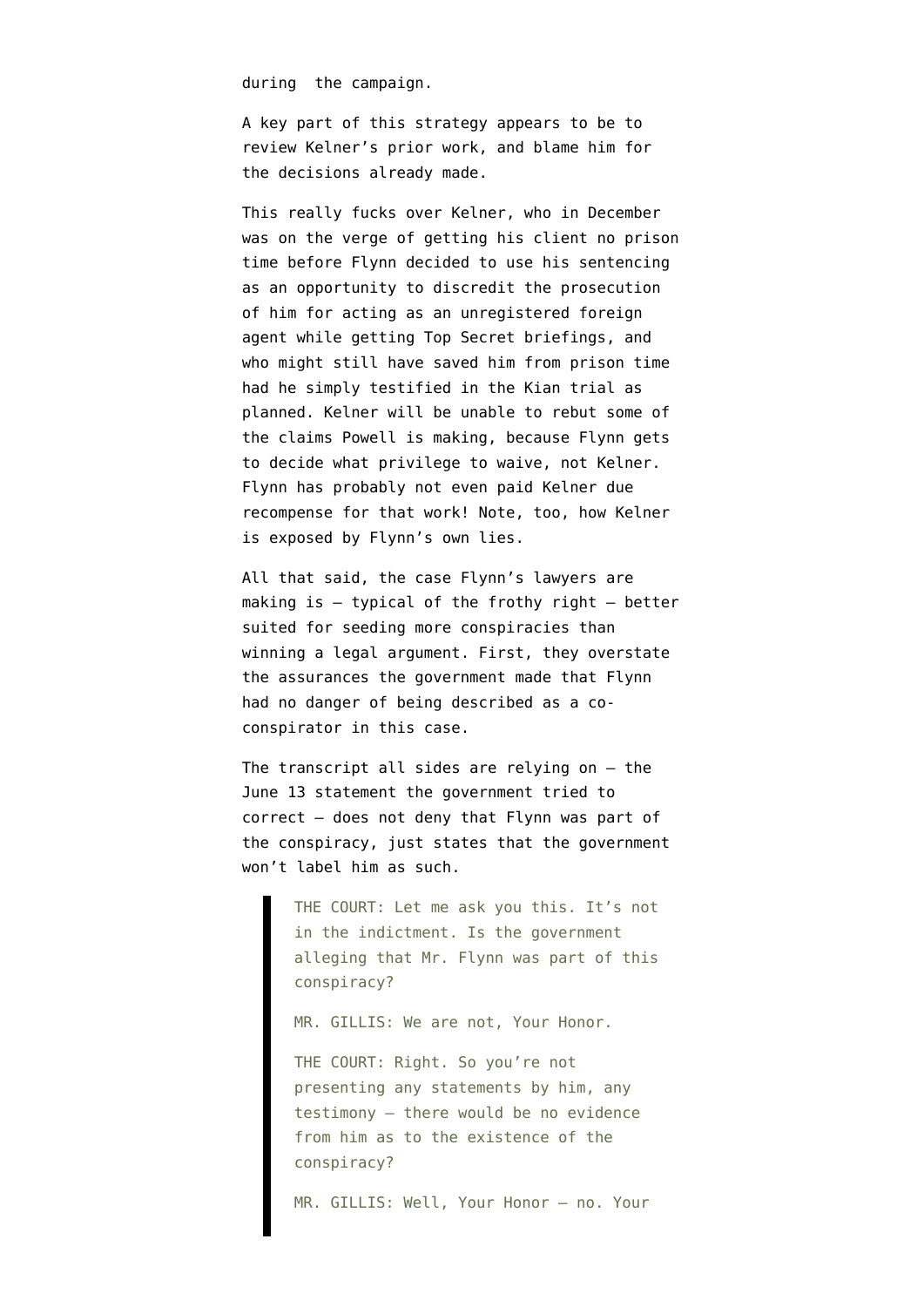Honor, as to that. There will certainly be testimony from General Flynn. And from that testimony, the jury could draw a reasonable inference that there was a conspiracy, but we are not – we do not contend that General Flynn was a part of that conspiracy.

They make it quite clear his testimony would describe actions he was involved in that amount to a conspiracy. The government just wasn't labeling the guy who was then going to be a friendly witness a co-conspirator. Flynn points to assurances that Gillis told them the government would not *charge* Flynn in the conspiracy.

> Not only did the prosecutors advise the Court on the record that Mr. Flynn is not a coconspirator, AUSA Gillis has stated repeatedly in interviews of Mr. Flynn and representations to counsel that Mr. Flynn was not implicated in the charged conspiracy.4

> 4 Mr. Gillis informed undersigned counsel and Mr. Flynn twice on June 6 alone that Mr. Flynn was not charged in this conspiracy, and they did not intend to charge him. This is one reason new counsel for Mr. Flynn understood that the government was only interested in and satisfied with Mr. Flynn's factual testimony as given repeatedly to date–which, as Mr. Gillis put it, "would allow the jury to infer supervision and control" of the project by the Government of Turkey.

These are different things: not alleging Flynn is part of the conspiracy, not contending that he is, not charging him for it, but nevertheless being implicated in it.

Plus, [the record before Judge Sullivan](https://www.justsecurity.org/wp-content/uploads/2018/12/121818am-USA-v-Michael-Flynn-Sentencing.pdf) is quite clear: absent his cooperation agreement, Flynn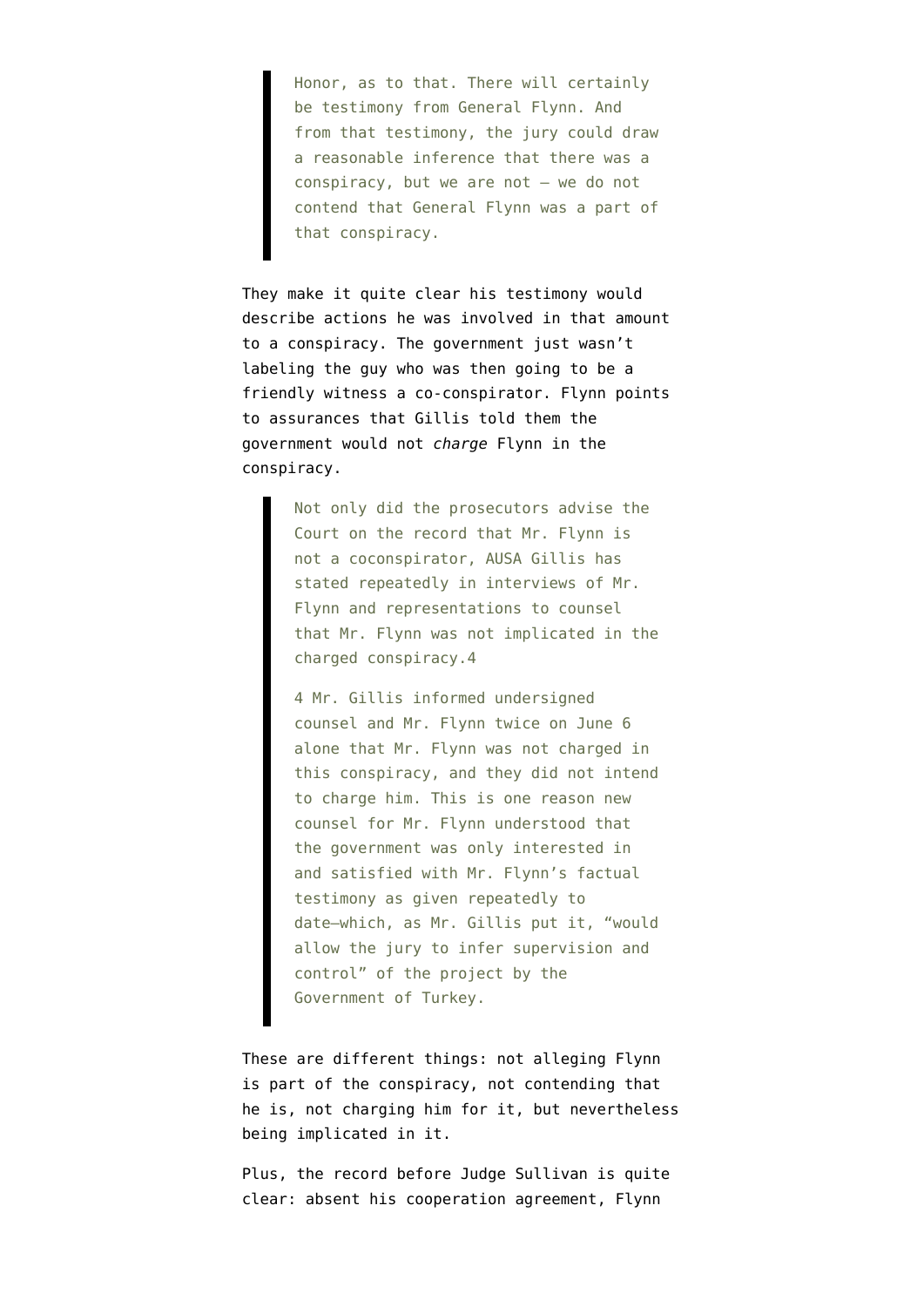## could have been charged with both conspiracy and 18 USC 951 (being an Agent of a foreign power).

THE COURT: I think that's fair. I think that's fair. Your answer is he could have been charged in that indictment.

MR. VAN GRACK: Yes, Your Honor.

THE COURT: And that would have been what's the exposure in that indictment if someone is found guilty? MR. VAN GRACK: Your Honor, I believe, if you'll give me a moment, I believe it was a conspiracy, 18 U.S.C. 371, which I believe is a five-year offense. It was a violation of 18 U.S.C. 951, which is either a five- or ten-year offense, and false statements — under those false statements, now that I think about it, Your Honor, pertain to Ekim Alptekin, and I don't believe the defendant had exposure to the false statements of that individual.

THE COURT: Could the sentences have been run consecutive to one another?

MR. VAN GRACK: I believe so.

THE COURT: So the exposure would have been grave, then, would have been  $-$  it would have been — exposure to Mr. Flynn would have been significant had he been indicted?

In other words, as far as Sullivan is concerned, given Flynn's changed testimony the government now reaffirms that he was part of that conspiracy, as they did in December.

Moreover, Flynn's lawyers doesn't seem to understand the purpose of Flynn's FARA in March 2017, which was to fix a reliance on a commercial exception and admit Flynn that had actually been influence peddling. The [March 2017](https://www.courtlistener.com/recap/gov.uscourts.vaed.400989/gov.uscourts.vaed.400989.262.3.pdf) [FARA filing](https://www.courtlistener.com/recap/gov.uscourts.vaed.400989/gov.uscourts.vaed.400989.262.3.pdf) *did that*. What it didn't do is admit that Flynn was aware the Turkish government was paying for the work, not just that it might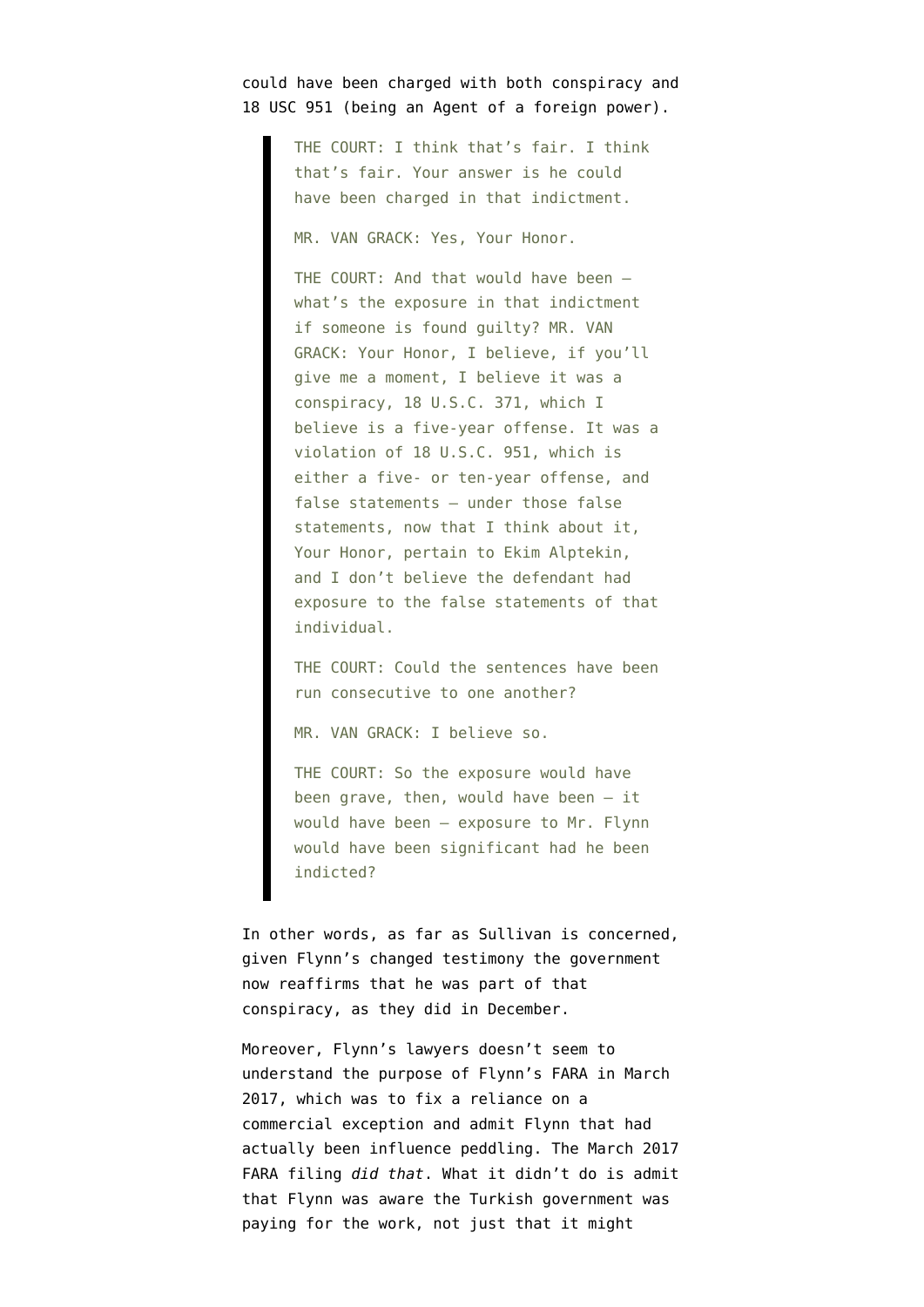benefit from it (which is what the filing said). What the FARA filing did not do is admit Flynn knew the Turkish government was his actual client, not Inovo.

Thus, showing (as they do) that Kelner learned and expressed concern about Turkey's role in January 2017 doesn't prove he knew that the FARA filing was a lie in March. Nor does pointing out that Alpetkin's lawyers lied. At one point they point to Kelner, in a [recent interview](https://www.documentcloud.org/documents/6186852-190529-Kelner-Interview.html) with prosecutors, stating that they did not go through all of Flynn Intelligence Group emails, without realizing that that would mean any lies Flynn told to Kelner would be more significant.

ET: Did you speak to D about this document?

R: Not sure; it would have depended on when we obtained this doc. Even if had it before, did not necessarily go through every doc; were trying to capture high-level info of who client was and nature of work.

In another, they make a big deal that notes of significant legal issues don't include something — the evolution of the project from one focused on business to one focused on influence-peddling — that was already well established by that point.

> Handwritten notes of 2/22/2017 meeting with Mr. Flynn were transcribed a year later and omit the crucial fact that Mr. Flynn told counsel the "business activities" reason that originated the project quickly "crystalized" down to "Gulen" which the raw notes show with a V diagram. The later transcription also omits or misinterprets the fact that the op-ed was *pushed* at the time for campaign reasons (in addition to for the Inovo project). Compare [Ex. 8](https://www.documentcloud.org/documents/6186856-170222-Flynn-Notes.html) with [Ex.](https://www.documentcloud.org/documents/6186392-180211-Flynn-Transcript-Transcription.html) [9.](https://www.documentcloud.org/documents/6186392-180211-Flynn-Transcript-Transcription.html) *See* Ex. 8-A, transcription of handwritten notes.

But there's abundant reason to believe Flynn's claim here — that the op-ed in question, which was done for Turkey, was in fact really meant to benefit the campaign — was utter horseshit. And the accurate [transcription](https://www.documentcloud.org/documents/6186392-180211-Flynn-Transcript-Transcription.html) of [these notes](https://www.documentcloud.org/documents/6186856-170222-Flynn-Notes.html)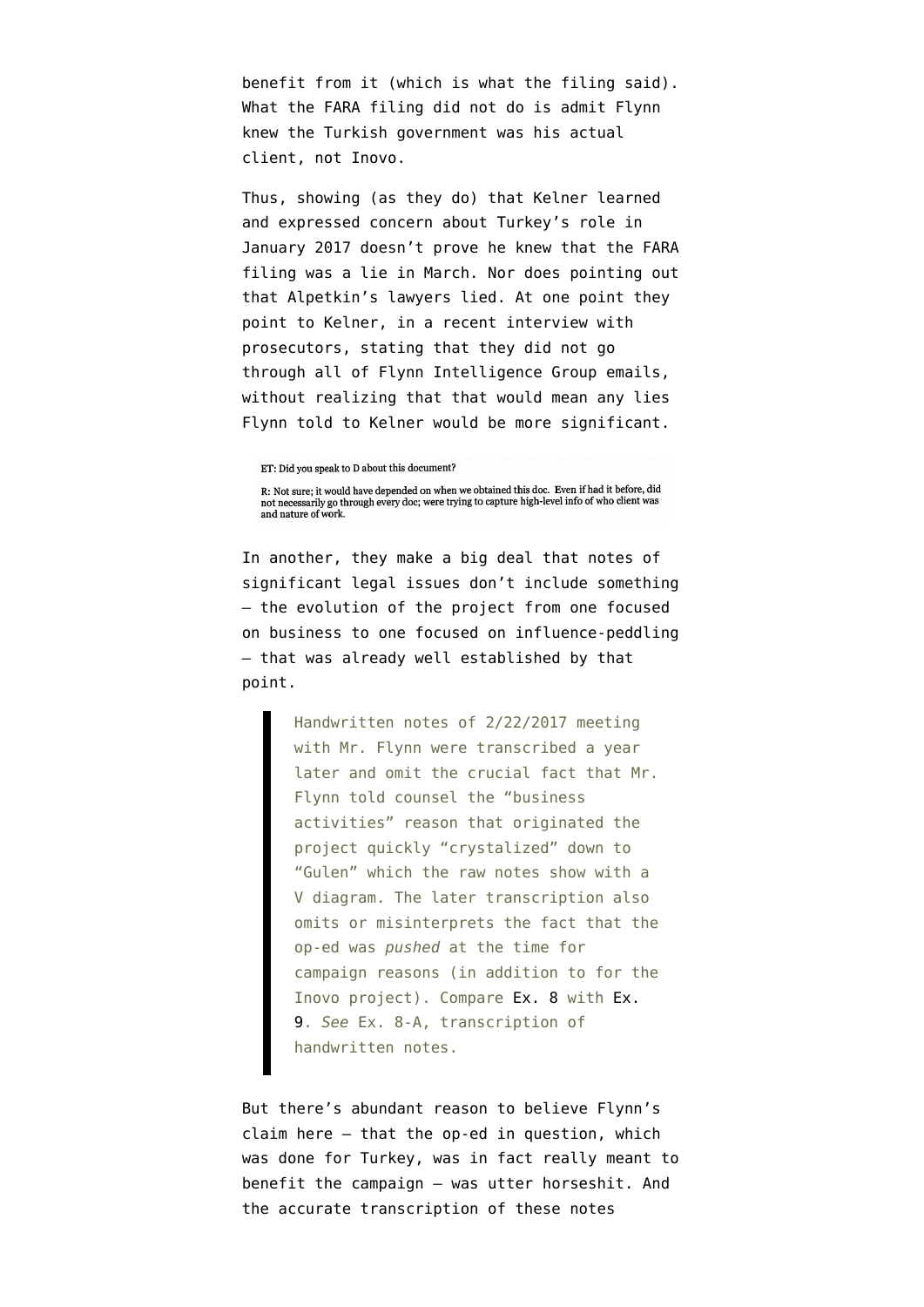-such for placement<br>article was for cer placement<br>no for con<br>fighting un was reasons. ceasons. uraf *Snow* n mas seivoir  $111$ Eslamic eltim essette Smayer rued to the compaign out tant L. Cinitially ou saturday eigened.

… instead strongly suggests that in the latest document Flynn produced yesterday, his lawyers caught him lying to them about the central purpose of the op-ed, which was to help Turkey.

In other words, the documents released yesterday show that Kelner didn't read through every FIG document, and that up until the end Flynn continued to lie to him about what the purpose of the November 8, 2016 op-ed was (as clearly shown by other records released in advance of this trial). They support the government's claim that Flynn knowingly lied in March 2017.

Don't get me wrong. This strategy, bolstered by months of riling of the frothy right, might well have worked like a charm. It even still may!

But Emmet Sullivan — and the government — are under no obligation to give Flynn's Fox firebreathers time to sow these new conspiracies.

Plus, Sullivan seems to have expected something like this might ultimately happen, because the last time Flynn tried to sow conspiracies, only to walk them back, Sullivan [made sure to put](https://www.justsecurity.org/wp-content/uploads/2018/12/121818am-USA-v-Michael-Flynn-Sentencing.pdf) [Flynn under oath](https://www.justsecurity.org/wp-content/uploads/2018/12/121818am-USA-v-Michael-Flynn-Sentencing.pdf) before he stated that he was satisfied with Kelner's representation.

> THE COURT: All right. I want to focus on the plea first because I think I need to. And there are some questions that I'm going to ask Mr. Flynn, and because this is an extension, in my opinion, of the plea colloquy, I'm going to ask the courtroom deputy at that time to administer the oath, because normally when we have plea colloquies, we always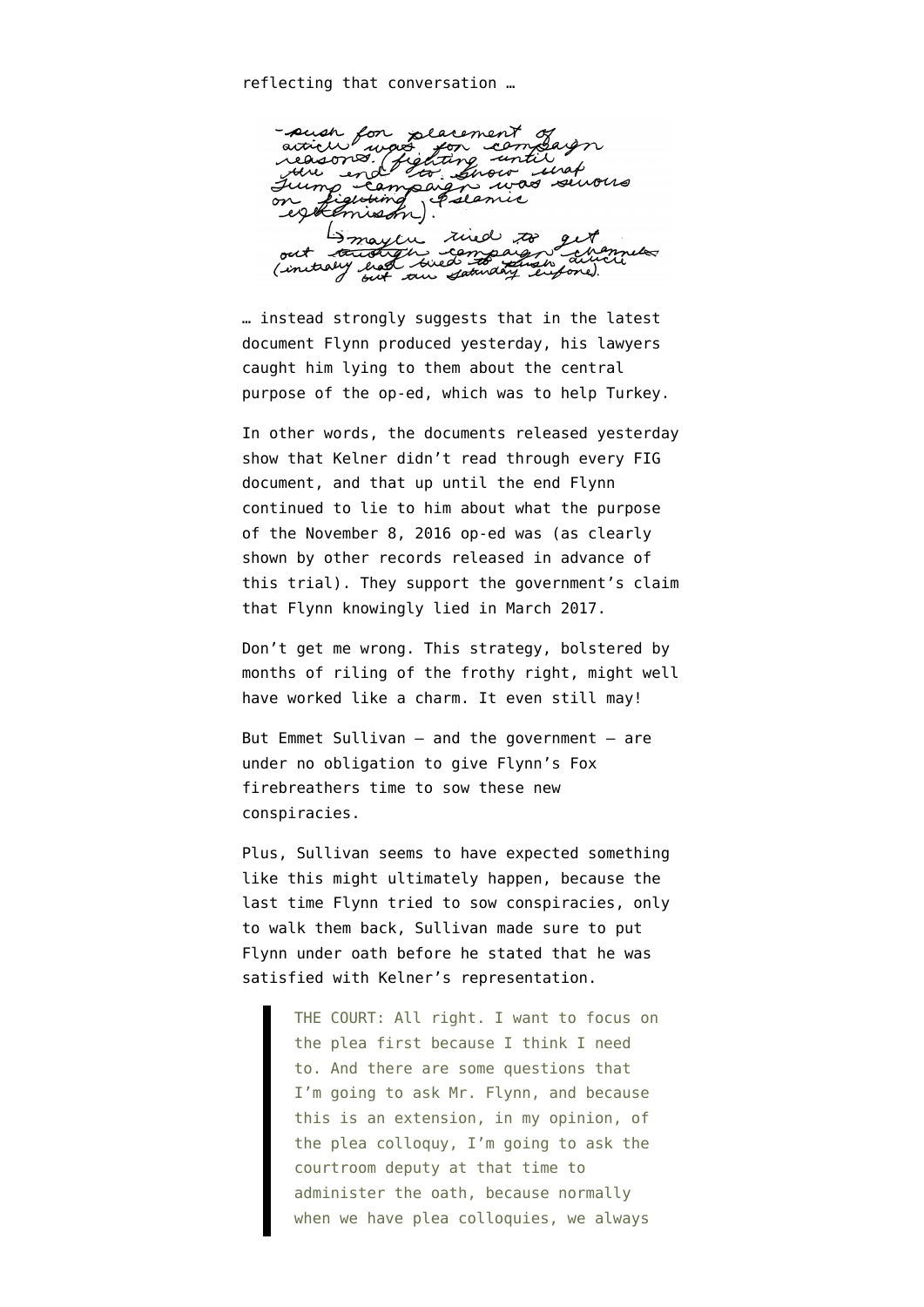require a defendant to be under oath, and that's what I'm going to do this morning, unless there are objections. MR. KELNER: No objection, Your Honor. [snip] So I'm going to invite Mr. Flynn and his attorney or attorneys to come to the podium, and I'm going to ask the courtroom deputy to administer the oath to Mr. Flynn. (MICHAEL FLYNN, DEFENDANT IN THE CASE, SWORN) THE COURT: All right. And I will inform you, sir, that any false answers will get you in more trouble. Do you understand that? THE DEFENDANT: Yes. [snip] THE COURT: All right. Are you satisfied with the services provided by your attorneys? THE DEFENDANT: I am. THE COURT: In certain special circumstances, I have over the years appointed an independent attorney to speak with a defendant, review the defendant's file, and conduct necessary research to render a second opinion for a defendant. Do you want the Court to consider appointing an independent attorney for you in this case to give you a second opinion?

THE DEFENDANT: I do not, Your Honor.

THE COURT: Do you feel that you were competent and capable of entering into a guilty plea when you pled guilty on December 1st, 2017?

THE DEFENDANT: I do, Your Honor.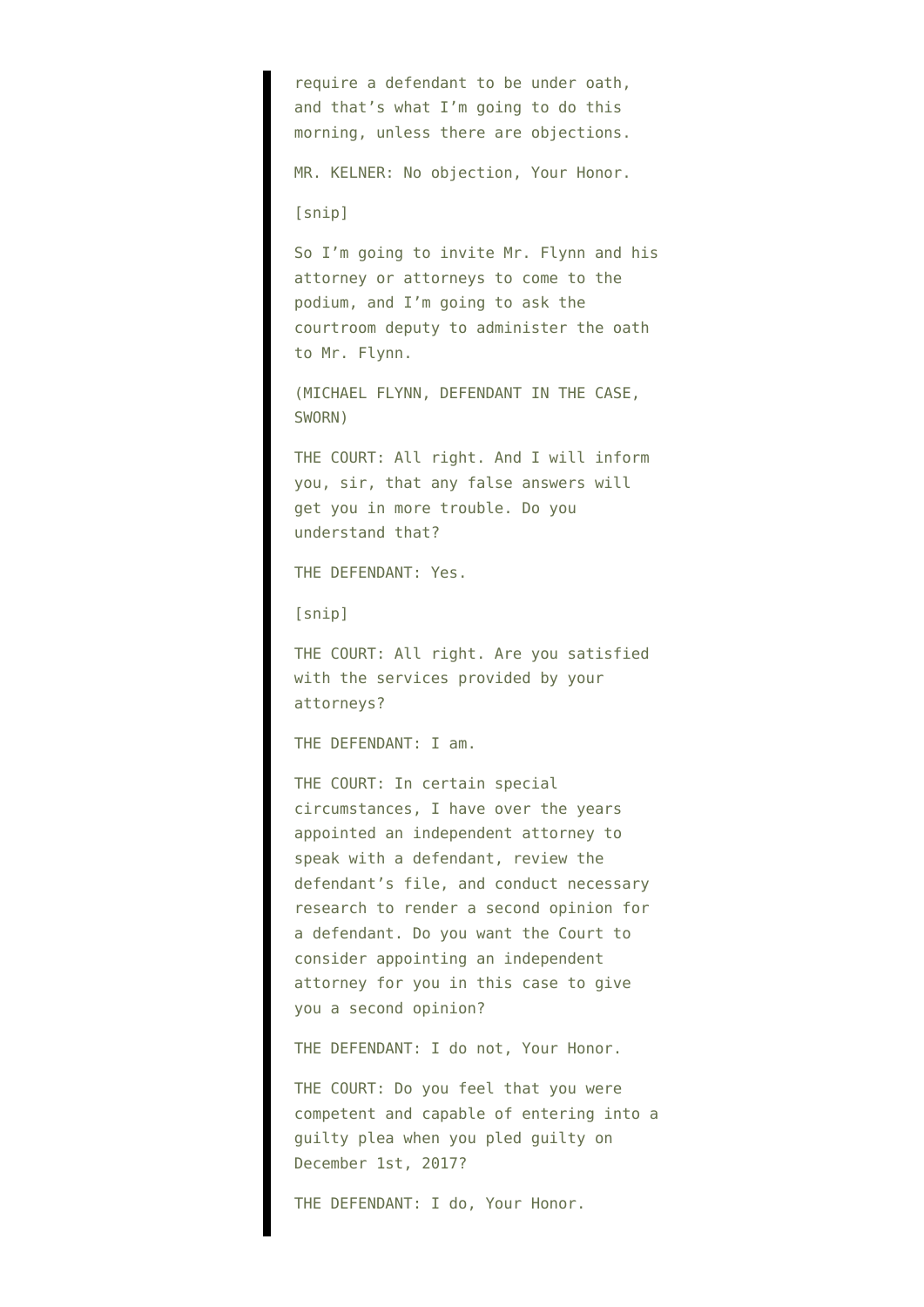THE COURT: Do you understand the nature of the charges against you and the consequences of pleading guilty?

THE DEFENDANT: I do understand, Your Honor.

THE COURT: And that was covered extensively by Judge Contreras. I've read the transcript. Are you continuing to accept responsibility for your false statements?

THE DEFENDANT: I am, Your Honor

As bmaz [presciently wrote](https://www.emptywheel.net/2018/12/18/judge-sullivan-was-prepared-for-potential-flynn-perjury-and-fraud-on-the-court/) at the time, Sullivan was anticipating he might need to lay the groundwork for a fraud on the court.

All of which is to say, it was *always* going to be hard for Flynn to pull off backing out of his plea deal, even with the three months Powell [asked](https://www.washingtonpost.com/local/legal-issues/new-michael-flynn-attorney-seeks-access-to-classified-information-as-flynn-awaits-sentencing/2019/06/24/a5d99ae6-969b-11e9-8d0a-5edd7e2025b1_story.html) to prepare.

But Sullivan was already fairly pissed that Flynn was getting off easy for having served the interests of Turkey while also serving as Trump's top national security advisor. He probably had cooled off in the interim 7 months. Except now Flynn has basically taken steps to suggest he perjured himself in front of Judge Sullivan.

Which at least gives Sullivan the opportunity to sentence him immediately, and harshly.

Update: The government [says](https://assets.documentcloud.org/documents/6187964/7-10-19-US-Reply-Flynn.pdf) that Flynn's change of testimony does raise significant issues for Flynn's sentencing, but they won't be sure how until after the Kian trial.

> At this time the government cannot speculate on how specifically the aforementioned records will impact the government's sentencing position in the proceedings before this Court. Although the records raise numerous issues, the Rafiekian trial may still impact the government's position. For example,